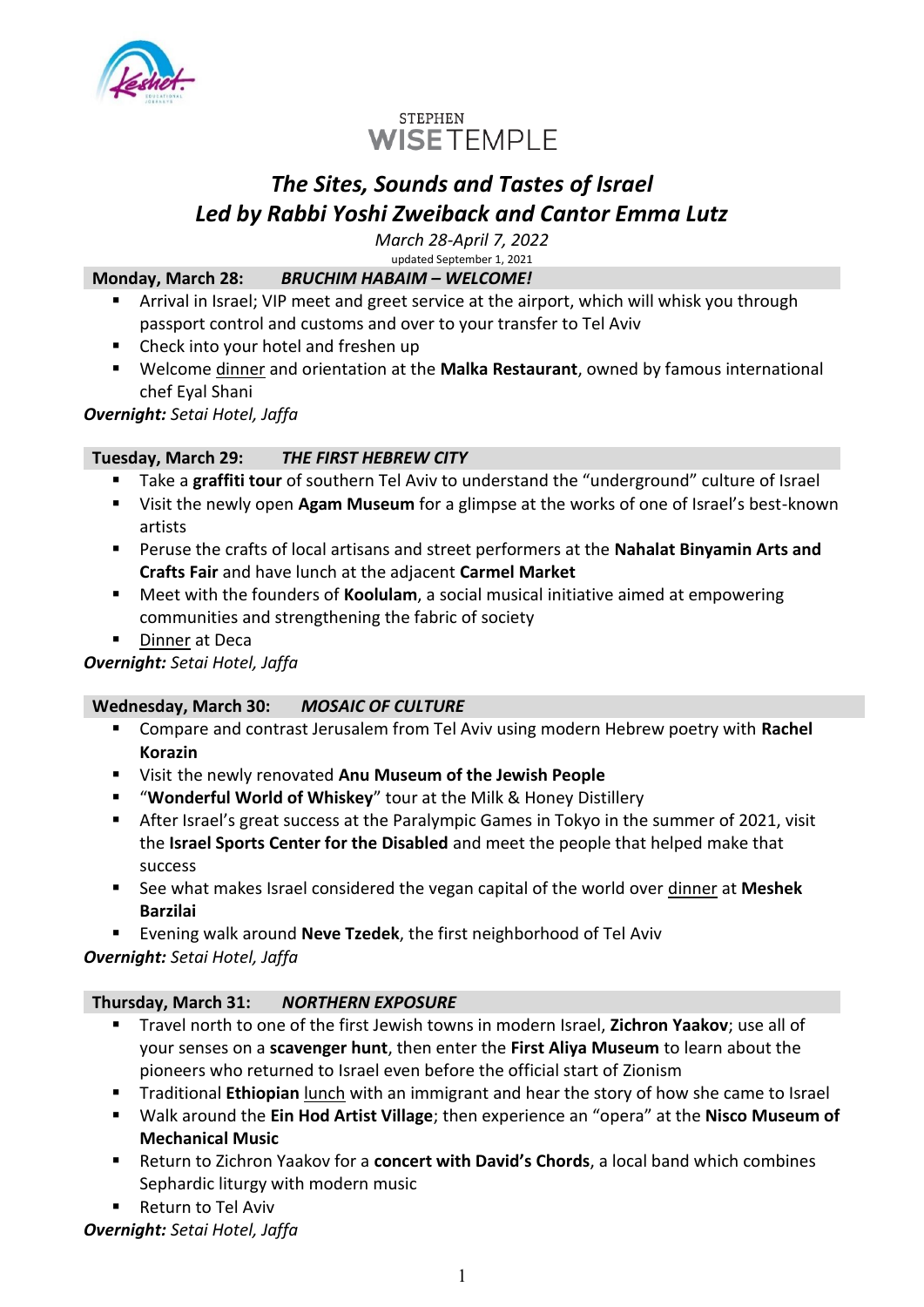## **Friday, April 1:** *GOING UP!*

- Tour the **Tel Aviv Art Museum** with a docent
- Wine tasing at **Tasting Room Wine Bar** in the Sarona Market, one of the best wine cellars in the Middle East; choose some for kiddush tonight!
- Continue to Jerusalem and check into your hotel and prepare for Shabbat
- **■** In the evening, join the thousands of Israelis and Jews from around the world as they bring in **Shabbat at the Western Wall**
- Shabbat dinner in the hotel

*Overnight: Inbal Hotel, Jerusalem*

#### **Saturday, April 2:** *SHABBAT SHALOM*

- Free morning to relax and/or explore Jerusalem on your own
- In the afternoon, tour the **Christian Quarter of the Old City**, including the **Church of the Holy Sepulcher** to experience their Saturday afternoon ceremonies
- Musical **Havdallah**
- **E** In the evening, review the history of Jerusalem at the Tower of David Nighttime Spectacular as it is projected onto the walls of this ancient citadel

#### *Overnight: Inbal Hotel, Jerusalem*

## **Sunday, April 3:** *SEE, HEAR AND TASTE JERUSALEM*

- Tour of **Yad Lakashish Lifeline for the Elderly** which allows senior citizens to contribute to society by using their artistic skills; then do perform everyone's favorite mitzvah – shopping in their gift shop!
- At the **Maaleh Film School**, see some of Israel's latest films and discuss them with the filmmakers
- **Musical walking tour** of Nahalaot and Machane Yehuda with **Rika Razel**, a local resident and member of the famous musical Razel siblings
- **Shuk and Cook tour** of the **Machane Yehuda Market** with **Tali Friedman**; learn how to shop in this Middle Eastern Market, then take the ingredients back to her place to prepare – and eat – dinner!

## *Overnight: Inbal Hotel, Jerusalem*

## **Monday, April 4:** *HASHOMER ACHI – MY BROTHER'S AND SISTER'S KEEPER*

- Take a tour of the **Shalva Center** the Israel Association for the Care and Inclusion of Persons with Disabilities – and enjoy a performance by the renowned **Shalva Band**!
- Volunteer at the **Kaima Organic Farm**, which helps dropout Israeli youth return to a positive life path while contributing to Israel's needy
- Taste some of Israel's finest wines at the **Castel Winery**
- Visit the **Megameria** (Genesis in Amharic) **Craft Center** of the **Yvel Jewelry Design Center**, which provides professional training and employment opportunities to Ethiopian immigrants in order to facilitate their integration into Israeli society; meet the workers and hear their stories
- Free evening to explore Jerusalem on your own

*Overnight: Inbal Hotel, Jerusalem*

#### **Tuesday, April 5:** *LOVE THY NEIGHBOR*

- Meeting with Arab-Israeli journalist, **Khaled Abu Toameh**, an expert on Palestinian political culture
- Visit the new **Museum of Tolerance**, which celebrates the vibrancy of Israel's democracy and promotes regional stability and global harmony